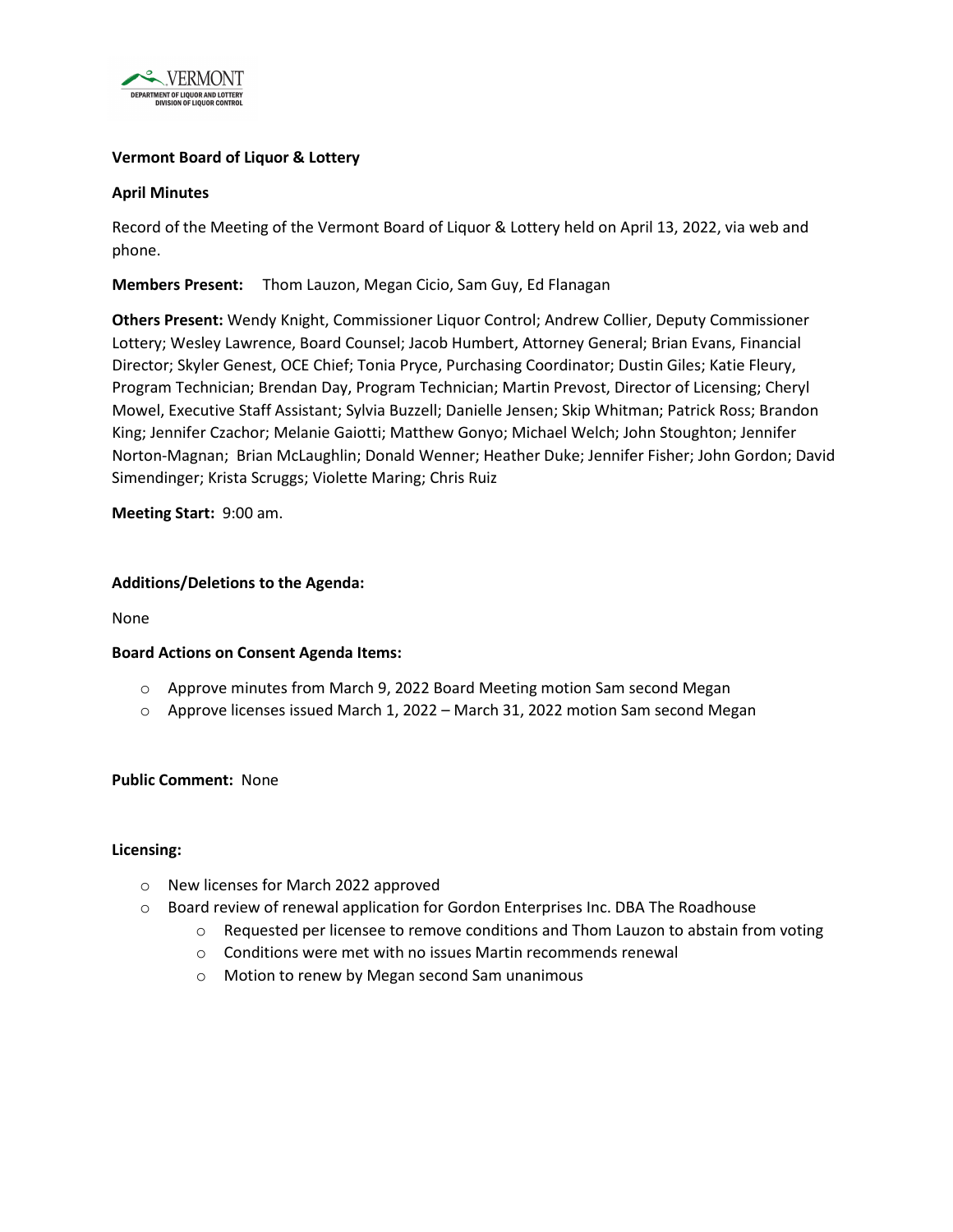

#### **Enforcement:**

### **Docket Number 2022-001 – Zafa Wines**

- o Re: Violation of Title 7 V.S.A. §§ 61(a), 271(a) and 224(e), and Board of Liquor and Lottery License Condition (b)
	- Subject of docket lease in question for Burlington location, Burlington license was surrendered and actively moving location to Isle La Mott. Application is currently in hands of DLC.
	- No action needed as it has been rendered moot.
- o **Docket Number(s) 2022-002, 2022-003, 2022-004 Wesco Inc. (Champlain Farms, multiple locations)**
	- o Re: Alleged Violations of General Regulation 13 and Title 7 V.S.A. § 213
	- $\circ$  Order for witnesses to drop off meeting until testifying  $-$  John Stoughton, Michael Welch, Mary, Matt Gonyo, Brandon King
		- **Three outstanding Admin tickets that require monetary fines**
		- -002 St. Johnsbury \$260 fine furnishing tobacco to minor during compliance check
		- -003 219 Burlington \$100 employee not properly trained
		- -004 3570 Roosevelt Highway Colchester \$100 Employee not properly trained
		- **Mr.** Simendinger stipulated to admissions & exhibits.
		- Mr. Simendinger sworn in for testimony.
		- Continuance to next meeting suggested per member Thom Lauzon continued until May meeting
- o **Docket Number 2022-005 CSW Food & Beverage (Pearl Street Pizza, Barre VT)**
	- o Re: Alleged Violation of General Regulation 16 Board Counsel continued hearing until May

# **Commissioner Comments:**

- o Two main IT projects are going well: online licensing system and Sci Games conversion
- o Year over Year March lottery sales down 14% from FY21 and up 16% from FY20. March 2021 had record high lottery sales.
- o Year over year March liquor sales 6.48% increase
- $\circ$  8% out of stock compared to 20% or more last summer, moving in the right direction.
- o 55 out of 79 audits completed at 802 Spirits stores
- $\circ$  Putting West Rutland store out to bid; current 802 spirits store is in a Walgreens
- o Brattleboro moving from Walgreens to Hannaford this spring